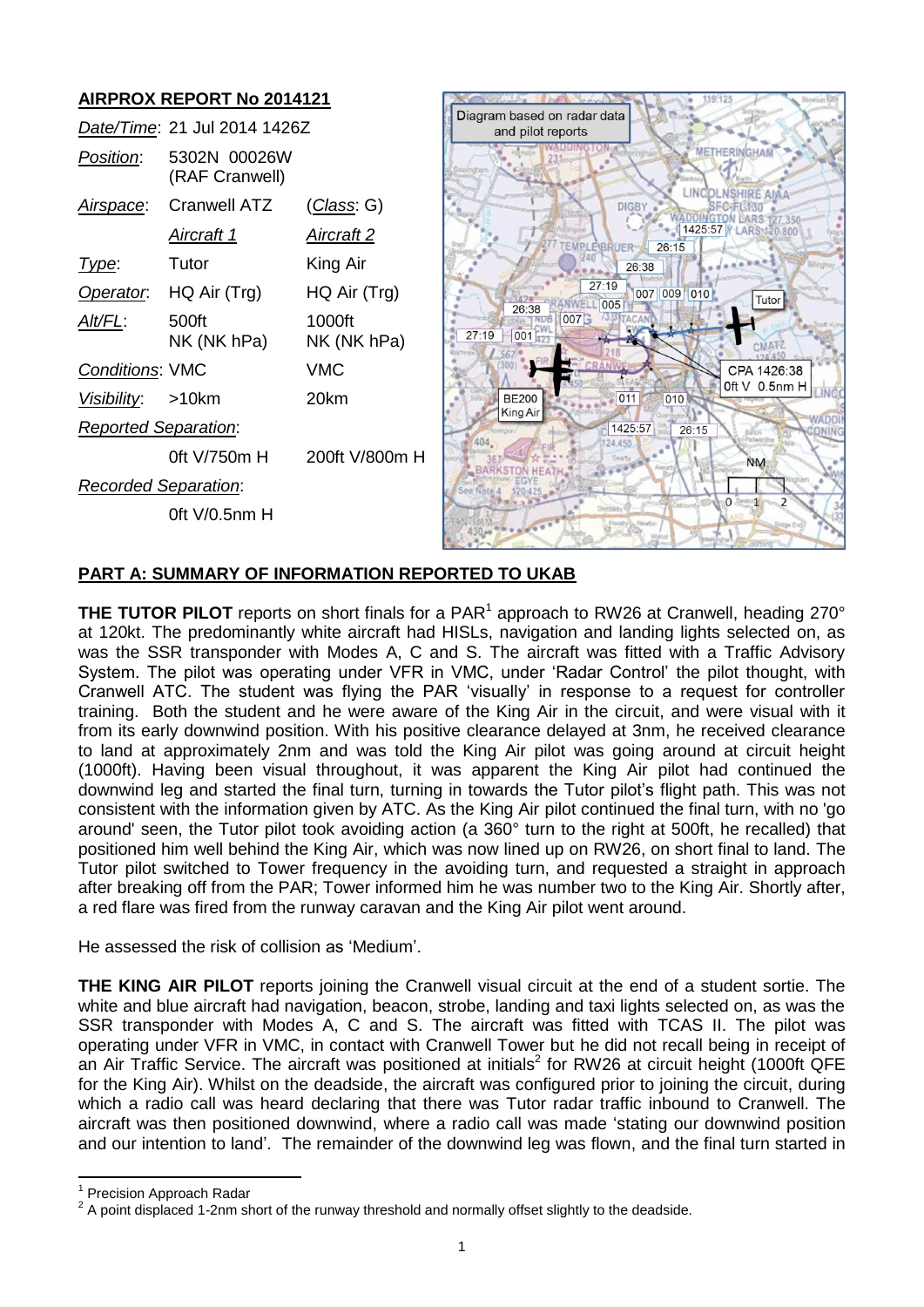the normal position. Early in the final turn the student pilot (PF) made a radio call stating his position as finals with gear down. Shortly afterwards a radio call was heard stating that there was instrument traffic at 3nm with an instruction then issued to go around. The crew believed that the instrument traffic had been called to go around as a Tutor callsign was then heard on the Tower frequency. The crew were visual with the Tutor to their right-hand side as they were in the left-hand finals, and continued the approach. They had no permission to land, but believed that they were ahead of the instrument traffic and that it was going around. At approximately 250ft agl a red flare was seen and an overshoot was carried out. They positioned back on the deadside at 1000ft QFE and flew another visual circuit to land.

He assessed the risk of collision as 'Low'.

**THE TOWER CONTROLLER** reports a fine day with good flying conditions, using RW26. The King Air pilot had flown several circuits and was climbing upwind. Radar Traffic (the Tutor) was warned in, and the controller broadcast 'Tutor, 6.5 miles, land'. The 'caravan' (runway controller) acknowledged the broadcast. The King Air pilot turned crosswind and then established downwind to land when the radar traffic was at 4.5nm. The controller was unable to issue a positive clearance for the Tutor at 3nm, due to the runway being occupied. Clearance was delayed to 2nm. The King Air pilot then turned finals, with the controller's intention being for the King Air pilot to continue behind the radar traffic if visual. The King Air pilot stated 'finals - gear down'. The controller asked the King Air pilot if he was visual with the radar traffic, to which there was no response. After about 4sec, he instructed the King Air pilot to go around at circuit height. He believed this would stop any confliction between the 2 aircraft. At 2¼nm he issued the clearance to the Tutor, '[Tutor C/S], cleared to land, one in going around, circuit height'. The King Air pilot did not acknowledge the instruction to go around and continued to descend and line up with the runway. The Tutor pilot broke himself off to resolve the subsequent confliction and requested a straight in approach, questioning that he thought the circuit traffic was going around circuit height. The controller cleared the Tutor pilot for a straight in approach and informed him that the King Air pilot had been instructed to go around. Despite this conversation on frequency, the King Air continued to descend to decision height and only went around when a red flare was fired from the caravan. The King Air pilot appeared unaware of the hazardous situation that had just occurred.

He perceived the severity of the incident as 'Medium'.

**THE CRANWELL SUPERVISOR** reports being in the supervisor's position, sat between Director and Approach in the radar room, where the units' workload was relatively low. The supervisor recalls looking at the radar screen to see a potential confliction between the visual circuit traffic in the downwind position, and the radar traffic at approximately 4nm. Upon hearing the PAR controller receive a "call by 2" delayed clearance, the Supervisor re-assessed the situation and saw the visual circuit traffic turning finals, with the Mode C indicating it was in the descent. The PAR controller received a clearance at 2¼nm stating the "one in" was going around; the Supervisor looked across to the PAR console and saw the tutor break off its approach. The Supervisor went upstairs to talk to the Tower Controller, who described the sequence of events as stated in his report.

## **Factual Background**

The Cranwell weather at 1350 was recorded as:

```
METAR EGYD 211350Z 30010KT 9999 SCT045 25/12 Q1019 BLU NOSIG
```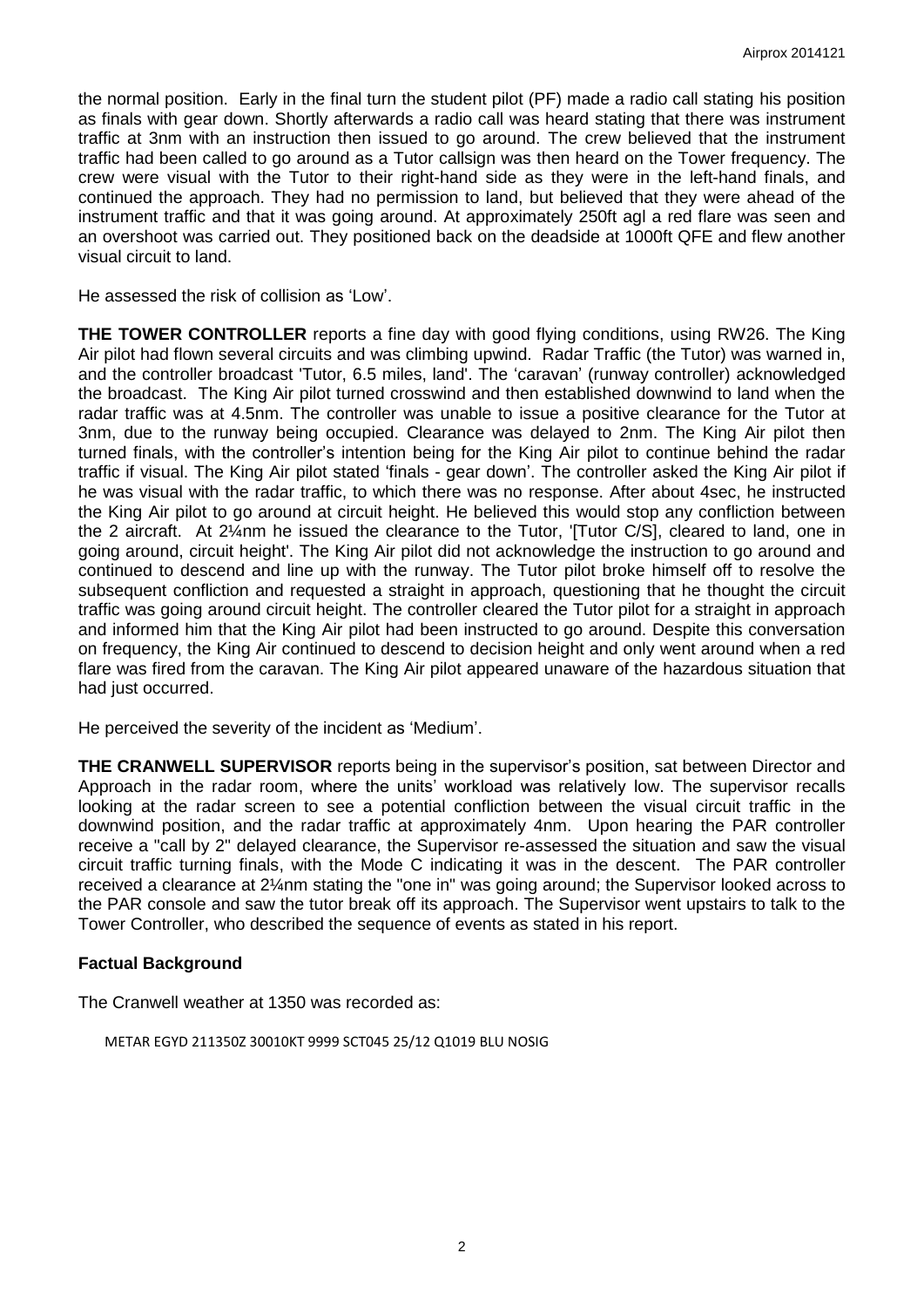### **Analysis and Investigation**

### **Military ATM**

At 1425:09, the King Air pilot called downwind with the Tutor at 4.5nm on final approach, Figure 1.



Figure 1: Geometry at 1425:09 King Air downwind call (King Air 7010, Tutor 2601)

At 1426:05, the Tower controller broadcasted that the Tutor was at 3nm and continuing the instrument approach, Figure 2.



Figure 2: Geometry at 1426:05 with Tutor 3 nm call

The King Air pilot called finals at 1426:12, Figure 3.



Figure 3: Geometry at 1426:12 as King Air pilot called finals

The King Air pilot was instructed to 'go around circuit height' at 1426:21, Figure 4.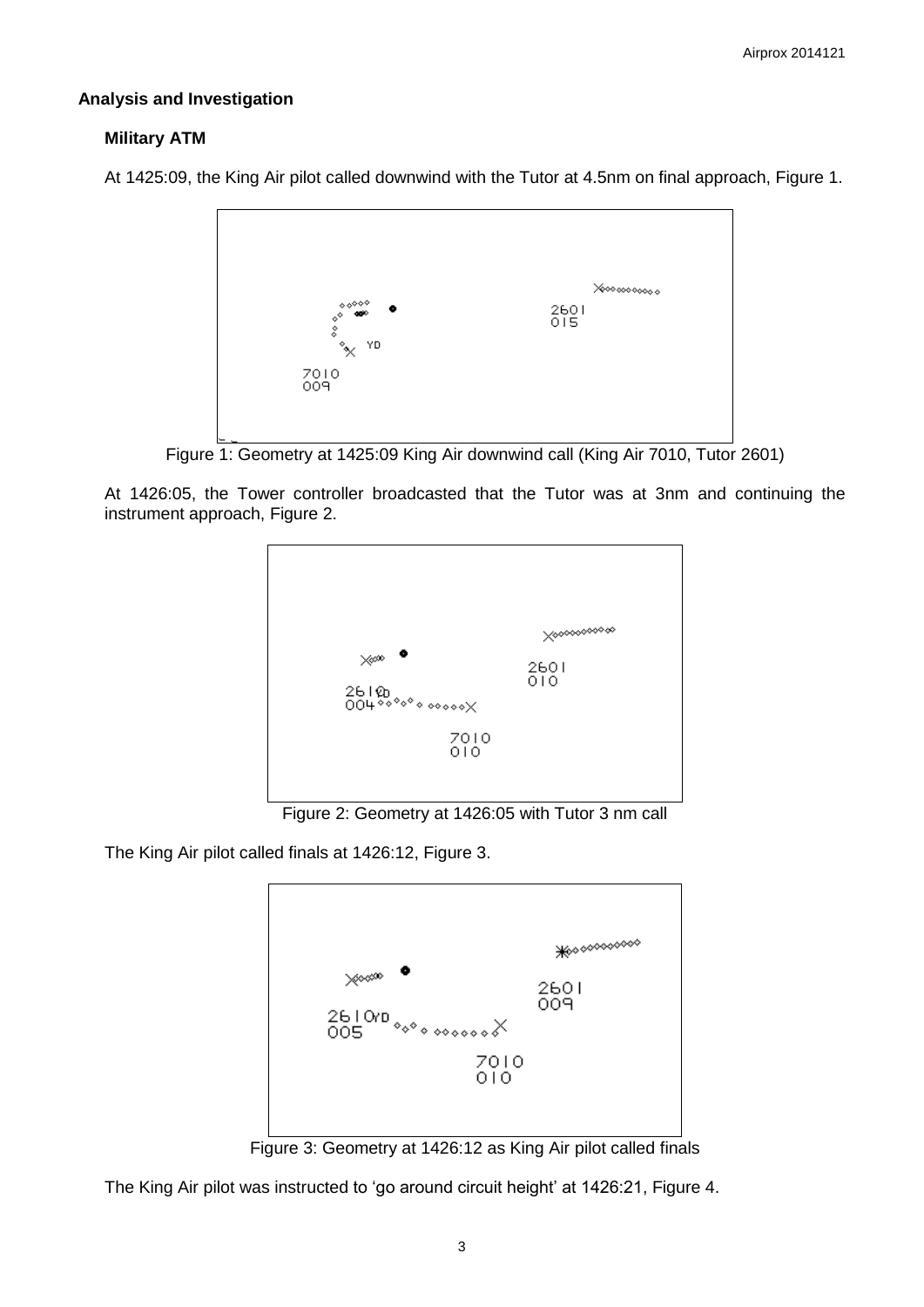

Figure 4: Geometry at 1426:21 as King Air pilot instructed to 'go around circuit height'

At 1426:30, the Tutor pilot broadcast that he was breaking clear of the King Air. The CPA on radar replay was at 1426:38 with 0.5nm lateral separation at the same height, Figure 5.



Figure 5: Tutor initiated avoiding action at 1426:30

The RAF Cranwell Defence Aerodrome Manual (Annex Q, Part 2, B208, paragraph 7) lists the priorities for circuits:

**'Circuit Priorities**. Ac on final approach will have priority over other ac (in this context final approach can be considered to be within 3 nm of an IFR approach or after the entry to the final turn on a visual circuit). In all other circumstances, the following priorities will be applied to air traffic operating to and from Cranwell:

f. Approach to land (instrument traffic to have priority over visual traffic).'

…

At 1425:58, PAR called Tower for clearance as the Tutor was at 3nm on an instrument approach (broadcast on Tower frequency at 1426:05); the King Air pilot called finals at 1426:12.

The King Air pilot was instructing in the visual circuit at the time of the incident. At the downwind call, the Tower controller had not informed him of any aircraft ahead, but there was an all-stations transmission when the Tutor was at 3nm; as per the Defence Aerodrome Manual, this placed priority with the Tutor. The King Air pilot made the finals call, but did not immediately respond when Tower asked if he was visual with the Tutor. Similarly, the King Air pilot did not respond to the 'go around at circuit height' instruction. The King Air pilot then appeared to transmit 'not visual' with the Tutor, although the occurrence report stated that the crew were visual and assumed they were ahead of the Tutor. The King Air pilot reported hearing the 'go around' instruction and presumed it was for the Tutor. It appears that the Tower controller's transmissions were being received by the King Air crew but they were not being fully assimilated. Once the King Air was on short finals, the Tower controller changed the sequence and transmitted a clearance to land; the crew correctly responded to the red flare from the Caravan Controller and went around. The RT had been readable for other parts of the sortie, pre and post Airprox. The King Air crew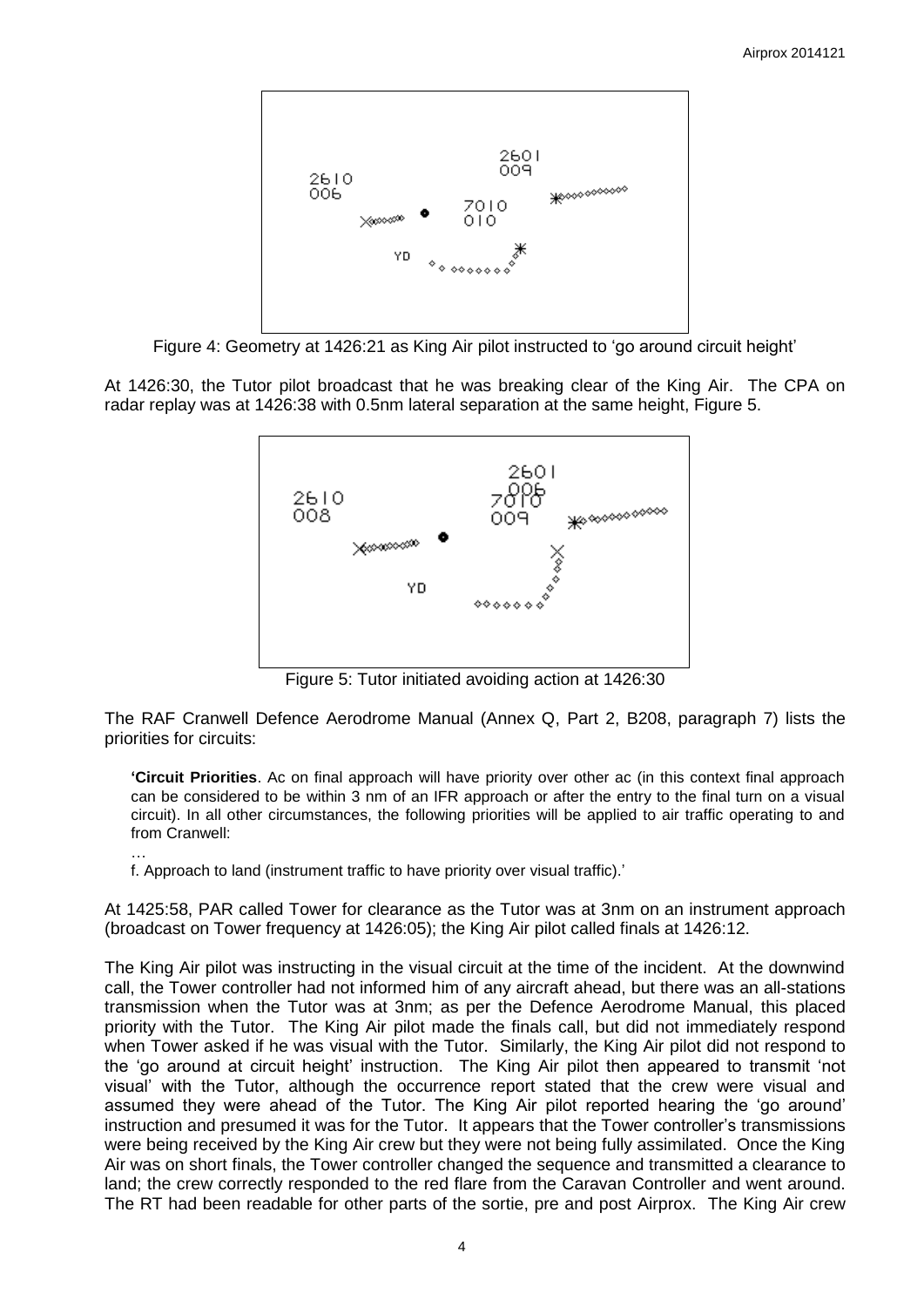did not respond to two radio calls, did not obtain a positive runway clearance on turning finals, and continued in front of the Tutor. To add context, there are various scenarios that could have led a crew on an instructional sortie, at a busy stage of flight, to perceive that the King Air was number one priority for the runway. The King Air crew were ahead of the Tutor, and were under the perception that the Tutor was going around; at no point during the downwind leg, were they informed that the Tutor was ahead. The King Air pilot's occurrence report stated that the finals turn was conducted prior to the 3nm call, which would have reinforced the crew's perception that they had priority. The King Air crew perceived that they were number one priority, and the extra demands of an instructional sortie may have stretched their attentional resources, possibly contributing to a lack of awareness of the RT communications and the deconfliction plan.

The Tutor instructor had been keeping an effective lookout because the instrument approach was flown in VMC, as it was for controller benefit. Situational awareness was maintained by the Tutor instructor and, once the King Air pilot did not initiate a go-around, an avoiding turn was taken, and the approach converted to a visual recovery with adequate spacing behind the King Air.

At the downwind call, the Tower controller did not inform the King Air pilot that the Tutor was ahead; this may have been an omission, or a perception that the King Air would approach first. However, by the time the Tutor was at 3nm, the intention was to continue the King Air downwind behind the Tutor, if it's crew was visual with it. Once the King Air pilot had turned and descended on finals, the option to extend the King Air downwind was lost and within 6sec of asking if the crew was visual, the 'go-around' transmission was issued. The go-around would have put the King Air at 1000ft (circuit height) against the Tutor, which would have been descending from approximately 900ft at the 3 mile point. Tower did not make the broadcast following the Tutor clearance at 2¼nm, which was required by SOPs. Once the King Air was on short finals and the Tutor pilot had manoeuvred behind it, the Tower controller responded to the situation and attempted to give a positive clearance to land but, once again, there was no response on the RT from the King Air crew. At any point, the Tower controller could have re-enforced a clearance or attempted to get a positive acknowledgement from the King Air pilot. The Caravan Controller was aware that a positive clearance to use the runway had not yet been issued when the King Air was on short-final, and as the Tower controller transmitted the late clearance for the King Air, fired a red flare.

The PAR controller conducted the approach, as per SOPs, and gained a positive clearance by 2nm. Shortly after the clearance, the Tutor pilot declared his intention to avoid the King Air; with the narrow beam on the PAR, the King Air would have entered the radar picture only when particularly close to the Tutor. With the aid of the precision radar, the PAR controller estimated the minimum separation as co-height and 0.5nm horizontally.

The normal barriers to an Airprox between integrated visual and instrument patterns are lookout, Traffic Information and correct application of procedures. Information was passed to the Tutor pilot, who maintained visual contact and initiated the separation turn. Information was passed to the King Air pilot on the Tutor and the first sighting, as per the occurrence report, was when twothirds of the way around the final turn. The procedure for radar integration at Cranwell is tried and tested. However, the integration procedure required a flow of communication and situational awareness that were missing, considerably weakening this barrier. A thorough local investigation was conducted and a number of recommendations were made and acted upon. Crews were rebriefed on the priorities of an instructional sortie (Aviate – Navigate – Communicate – Instruct, in that order) and ATC were reminded that appropriate instructions should be repeated until an acknowledgement is received from the crews.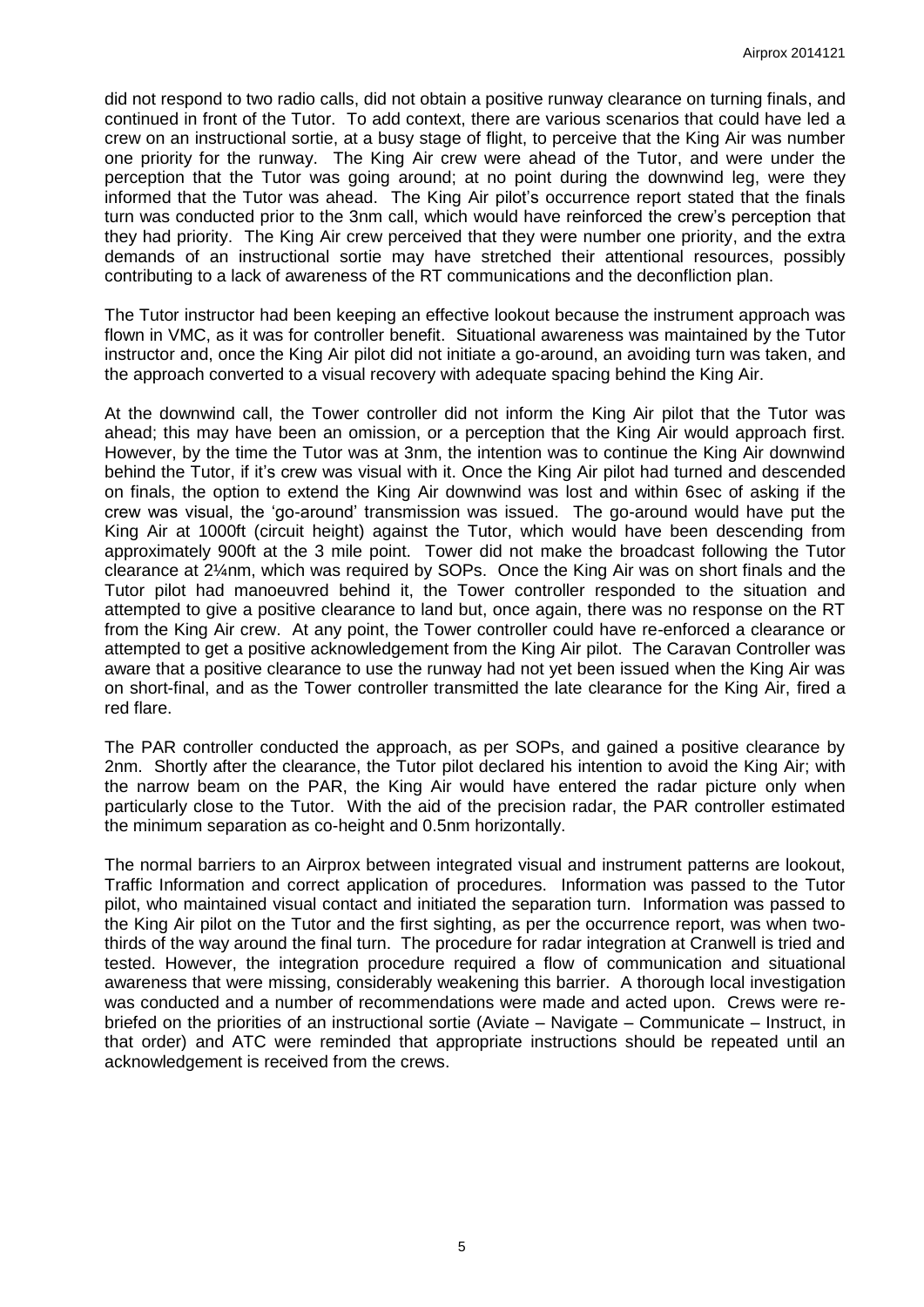### **UKAB Secretariat**

The Tutor and King Air pilots shared an equal responsibility for collision avoidance and not to fly into such proximity as to create a danger of collision<sup>3</sup>. Notwithstanding Military Flying Regulations, Rule 13 (Order of landing) states:

'(1) An aircraft landing or on its final approach to land shall have the right-of-way over other aircraft in flight or on the ground or water.

(2) An aircraft shall not overtake or cut in front of another aircraft on its final approach to land.

(3) If an air traffic control unit has communicated to any aircraft an order of priority for landing, the aircraft shall approach to land in that order.

(4) If the commander of an aircraft is aware that another aircraft is making an emergency landing, he shall give way to that aircraft.

…

(6) Subject to paragraphs (2), (3) and (4), if two or more flying machines, gliders or airships are approaching any place for the purpose of landing, the aircraft at the lower altitude shall have the rightof-way.'

### **Comments**

## **HQ Air Command**

Clear communication is key to safe deconfliction in the visual and/or radar circuit. In this instance it seems that the King Air pilot did not appreciate that he was number 2 to the Tutor (possibly because he had not been informed of the 'one ahead' after his 'downwind' call) and thought that the instruction to 'go around' was meant for the Tutor. However, an aircraft on an instrument approach will be instructed to 'break off the approach' (on the PAR frequency) so it should at least have cast doubt as to which aircraft the instruction to 'go around' was for. That said, the Tutor pilot switched to Tower frequency of his own volition and transmitted on that frequency which probably then reinforced the King Air pilot's perception that he had priority. This, coupled with crucial missed radio calls on the part of the King Air pilot, allowed the two aircraft to come into close proximity, ultimately resolved by the Tutor pilot breaking off his approach.

#### **Summary**

 $\overline{a}$ 

An Airprox was reported when a Tutor and a King Air flew into proximity in the Cranwell visual circuit. Both pilots were operating under VFR in VMC; the Tutor pilot was carrying out a PAR approach under the control of Cranwell Talkdown, and the King Air pilot was in receipt of an Aerodrome Control Service from Cranwell Tower.

## **PART B: SUMMARY OF THE BOARD'S DISCUSSIONS**

Information available included reports from the pilots of both aircraft, transcripts of the relevant RT frequencies, radar photographs/video recordings, reports from the air traffic controllers involved and reports from the appropriate ATC and operating authorities.

Turning first to the King Air pilot, it was clear to the Board that when he heard the instruction to goaround he believed that it was an instruction for the Tutor pilot. However, members were at a loss to understand why, because the Tutor was on an instrument approach and, according to the Aerodrome Manual, clearly had priority. This being the case, the Board opined that the King Air pilot should have

 $3$  Rules of the Air 2007 (as amended), Rule 8 (Avoiding aerial collisions).